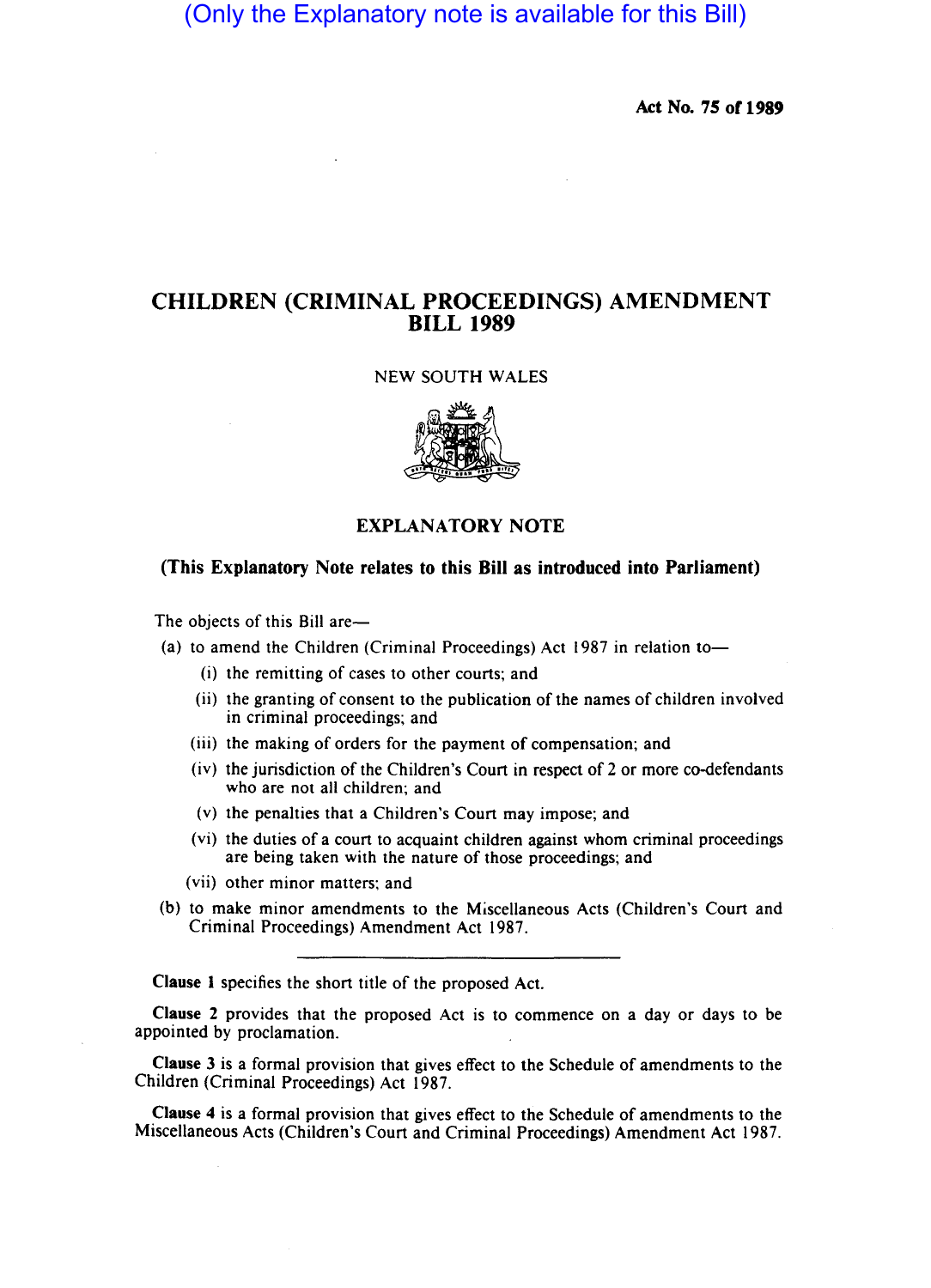## SCHEDULE I-AMENDMENT OF CHILDREN (CRIMINAL PROCEEDINGS) ACT 1987

## **Definitions**

Schedule  $1(1)(a)$  inserts a new definition of "court" into section 3 (1). The proposed definition will provide that the expression "court" includes a justice.

Schedule I (I) (b) substitutes the definitions of "parent" and "person responsible" in section 3 (I) so as to ensure that the Minister for Family and Community Services and the Director-General of the Department of Family and Community Services may be regarded as parents or persons responsible. as the case may be, in relation to children in their care or custody.

#### Jurisdiction of the Children's Court not to be exercised by Local Courts etc.

Schedule 1 (2) substitutes section 7 so as to ensure that a justice or justices, as well as a Local Court, are precluded from hearing or determining criminal proceedings that the Children's Court has jurisdiction to hear and determine (unless the Act expressly confers on them such jurisdiction).

#### Courts may rely on apparent age of defendants

Schedule  $1$  (3) inserts a new section  $7A$ . The proposed section will allow a court to rely on a person's apparent age for the purpose of determining whether or not it has jurisdiction with respect to that person in circumstances where no other evidence of that person's age is readily available.

### Publication of names etc.

Schedule I (4) (a) amends section II so as to increase, from 14 to 16, the age at or above which a consent to the publication of information concerning criminal proceedings against a child may be given by the child.

Schedule I (4) (b) further amends section II so as to provide that such a consent, in relation to a child who is under the age of 16, must be given by a court rather than, as is presently the case, by the Attorney General.

Schedule  $1$  (4) (c) further amends section 11 so as to provide that such a consent, in relation to a child who is under the age of 16, may not be given except with the concurrence of the child or (if the child is incapable of giving concurrence) where a court is of the opinion that the public interest so requires.

### Courts to explain proceedings to children

Schedule I (5) amends section 12 so as to vary the requirements of that section with respect to the information that a court must ensure is given to children against whom criminal proceedings are being taken. It will be enough if the court takes such steps as, in its opinion, are reasonably practicable to acquaint the child with the nature of the proceedings and if the court explains to the child, whenever in the court's opinion it is necessary to do so, aspects of the court's procedure and its decisions or rulings.

## Recording of conviction

Schedule I (6) amends section 14 so that the section refers to "recording a finding of guilt as a conviction" as well as to "proceeding to a conviction".

#### Compensation orders against children under the age of 16 years

Schedule 1 (7) substitutes section 24 so as to remove the prohibition on a court from making an order in criminal proceedings requiring a child under the age of 16 years to pay compensation.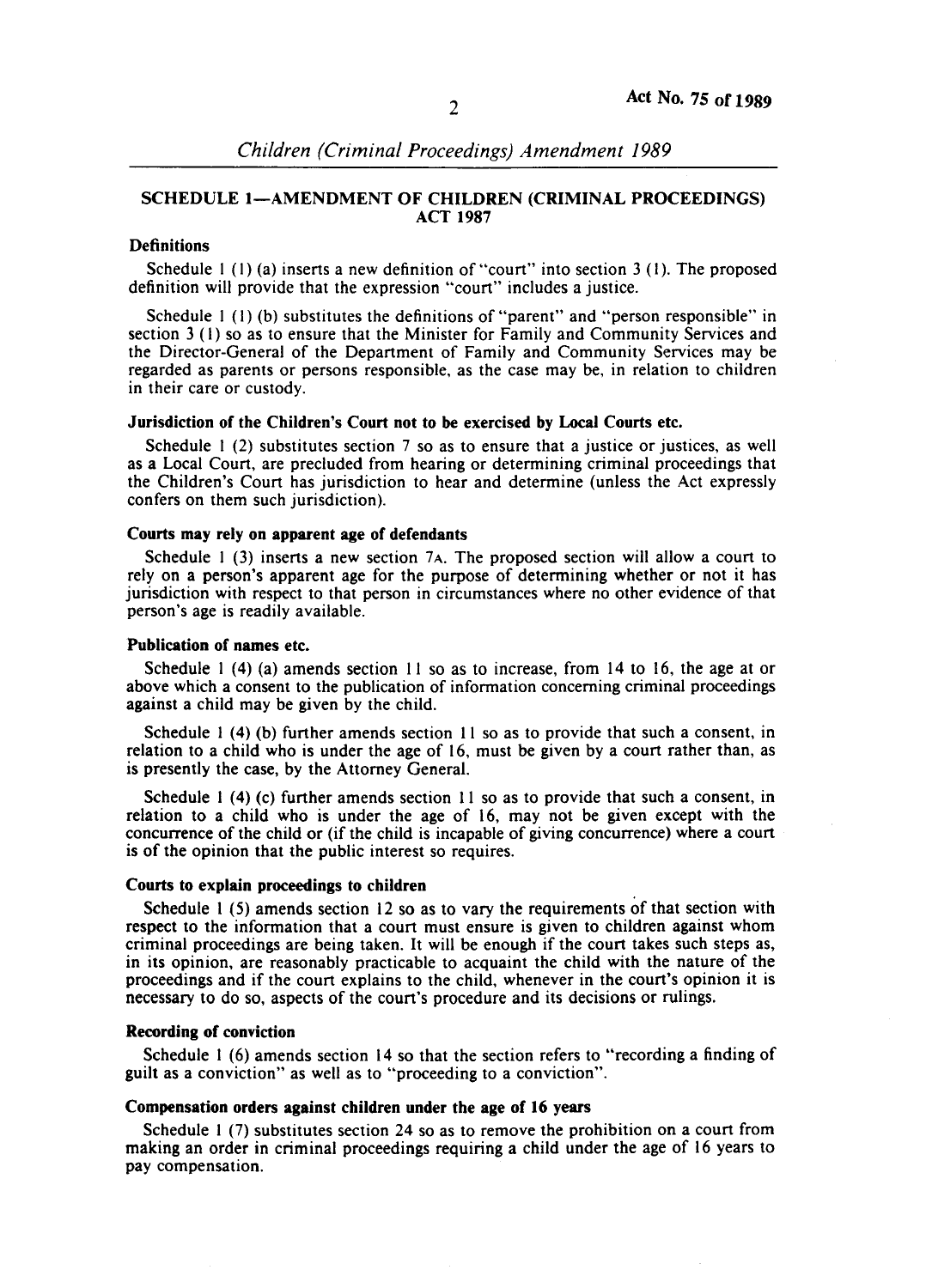Schedule I (15) amends section 36 so as to allow the Children's Court to make a compensation order under section 61 of the Victims Compensation Act 1987 against a child under the age of 16 years.

## Background reports

Schedule  $1(8)$  (a) amends section 25 (which requires background reports to be given to a court prior to sentencing) so as to exclude the offence of contempt of court from the application of that section.

Schedule 1 (8) (b) further amends section 25 so as to remove the existing requirement of that section that a background report must be tendered by the prosecutor in the proceedings for the purposes of which the report has been prepared.

#### Application of Justices Act 1902 etc.

Schedule 1 (9) substitutes section 27 to make it clear that, not only does the Justices Act 1902 apply to the Children's Court and proceedings before it, but also any other Act or law relating to Local Courts or justices.

# Jurisdiction in respect of 2 or more co-defendants who are not all children

Schedule 1 (10) (a) amends section 29 so as to remove the existing requirement that, where a charge is made against co-defendants who are not all subject to the jurisdiction of the Children's Court, the Children's Court must adjourn the hearing of the charge against the defendant before it if he or she does not consent to the hearing continuing while the charge against any co-defendant has yet to be determined.

Schedule 1 (10) (b) further amends section 29 by inserting a new subsection  $(1)$  which requires the Children's Court, before continuing the hearing of a charge against a defendant in the circumstances mentioned above, to take into account certain matters, such as the wishes of the defendant and the delay in dealing with the charge which would be likely to result from an adjournment.

Schedule I (10) (c) amends section 29 (4) by way of statute law revision.

# Remission or hearing of charges by the Children's Court

Schedule 1 (11) (a), (b) and (c) amend section 31 by way of statute law revision.

Schedule 1 (11) (d) amends section 31 so as to enable proceedings for an indictable offence to be remitted to a superior court for the sentencing of a defendant if the defendant has pleaded guilty to the offence and if the Children's Court is of the opinion that the proceedings may not properly be disposed of in a summary manner (proposed section  $31(5)$ ).

Schedule I (11) (d) further amends section 31 so as to enable the Children's Court, where proceedings are brought against a person who is of or above the age of 18 years, to remit those proceedings to a Local Court, or to sit as a Local Court, if the Children's Court is of the opinion that the case ought not to be dealt with by it (proposed section 31 $(6)-(8)$ ).

Schedule I (18) and (19) omit section 46 and insert a new section 50A, respectively, as a consequence of the proposed amendments to section 31 enabling the Children's Court to remit proceedings to a Local Court or Magistrate.

## Penalties

Schedule  $1(12)(a)$  amends section 33 (1) (b) and (e) so as to empower the Children's Court to require a person to enter into a recognizance, or to release a person on probation, for a period of up to 3 years. (The period of a recognizance or probation is currently restricted to I year.)